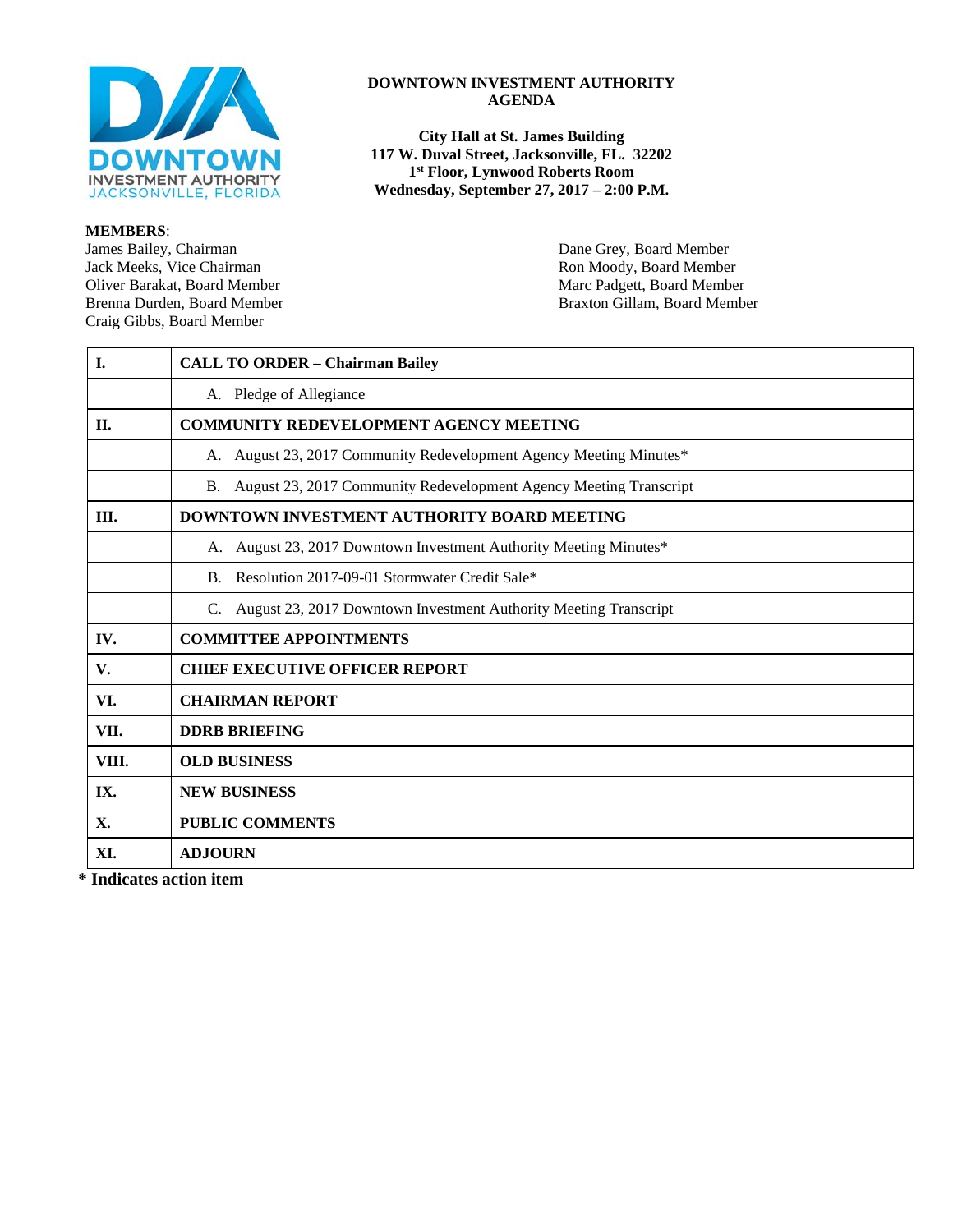

**Downtown Investment Authority Community Redevelopment Area Board Lynwood Roberts Room, City Hall at St. James 117 W. Duval Street, 1st Floor, Jax. FL. 32202** *Wednesday, September 27, 2017- 2:00 p.m.*

## *Community Redevelopment Agency & Downtown Investment Authority Board MEETING MINUTES*

**Board Members Present:** Jack Meeks, Vice Chair; Oliver Barakat; Brenna Durden; W. Braxton Gillam; Dane Grey; Ron Moody and Marc Padgett

**Board Members Absent:** Jim Bailey, Chairman & Craig Gibbs

**Council Members:** None

**Mayor's Staff:** Dr. Johnny Gaffney

**DIA Staff:** Aundra Wallace, DIA Chief Executive Officer; Guy Parola, DIA Operations Manager; Tom Daly, DIA Finance and Compliance Manager; Jim Klement, DIA Development Coordinator; and Karen Underwood-Eiland.

**Office of General Counsel:** John Sawyer, Esq.

#### **I. CALL TO ORDER**

Acting Chairman Meeks convened the meeting at 2:00 p.m.

#### **II. COMMUNITY REDEVELOPMENT AGENCY MEETING**

#### *A. AUGUST 23, 2017 COMMUNITY REDEVELOPMENT AGENCY MEETING MINUTES*

**A MOTION WAS MADE BY BOARD MEMBER GREY AND SECONDED BY BOARD MEMBER MOODY APPROVING THE AUGUST 23, 2017 COMMUNITY REDEVELOPMENT AGENCY MEETING MINUTES.**

**THE MOTION PASSED UNANIMOUSLY 7-0-0.** 

#### *B. AUGUST 23, 2017 DOWNTOWN INVESTMENT AUTHORTY REGULAR MINUTES*

**A MOTION WAS MADE BY BOARD MEMBER PADGETT AND SECONDED BY BOARD MEMBER GREY APPROVING THE AUGUST 23, 2017 DOWNTOWN INVESTMENT AUTHORITY REGULAR MEETING MINUTES.** 

**THE MOTION PASSED UNANIMOUSLY 7-0-0.**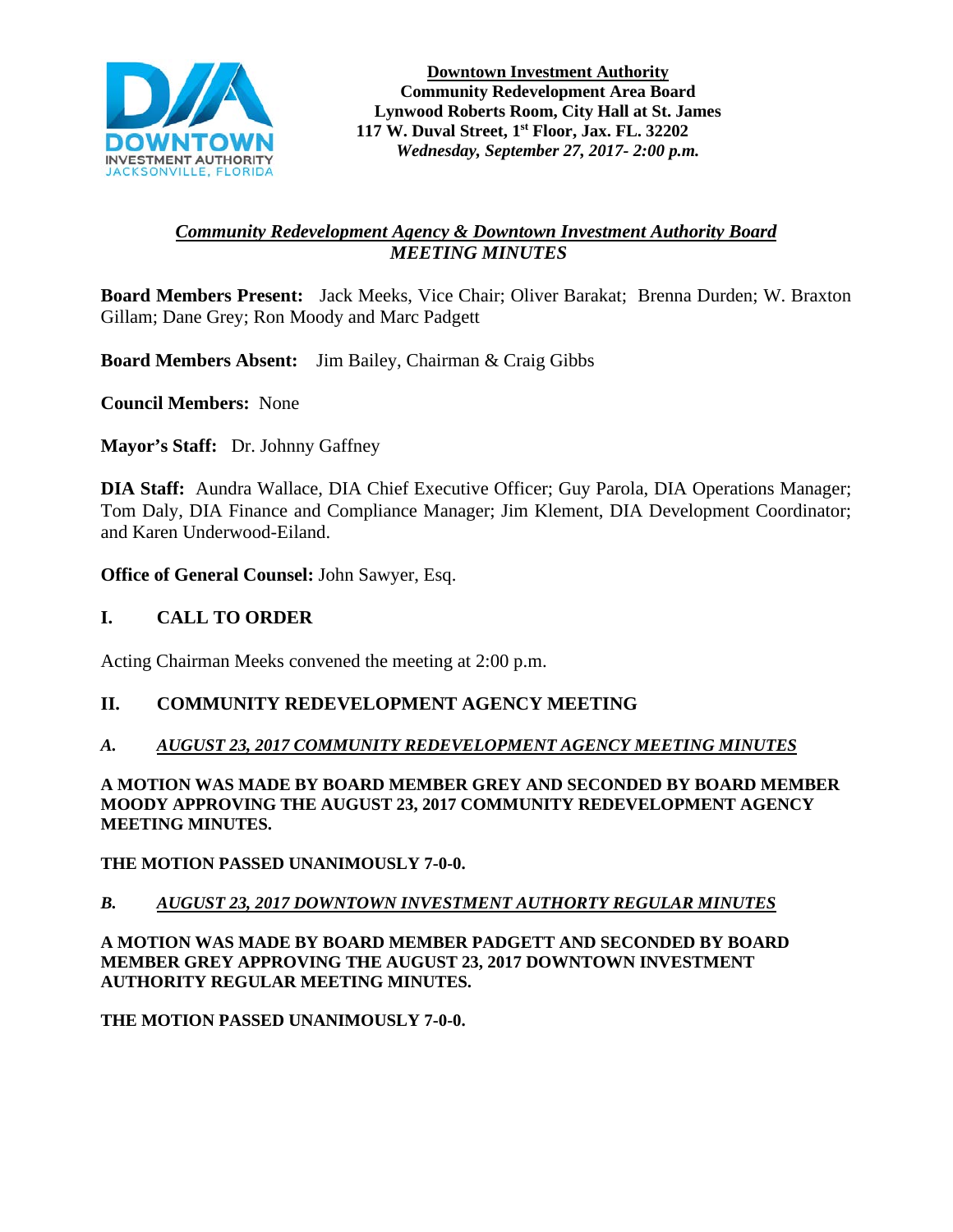Downtown Investment Authority Community Redevelopment Agency Meeting – Wednesday, September 27, 2017 Page 2 of 5

#### **III. RESOLUTION 2017-09-01 STORMWATER CREDIT SALE**

#### **RESOLUTION 2017-09-01**

**A RESOLUTION OF THE DOWNTOWN INVESTMENT AUTHORITY ("DIA") AUTHORIZING THE SALE OF UP TO ONE AND TWO-TENTHS (1.2) ACRES OF SURPLUS WATER QUALITY COMPENSATORY CREDIT TO LOFTS AT LAVILLA ON MONROE, LTD, ("DEVELOPER") FOR USE ON CERTAIN PROPERTY IDENTIFIED BY DUVAL COUNTY TAX PARCEL 074920 0000 ("PROPERTY); INSTRUCTING THE CHIEF EXECUTIVE OFFICER ("CEO") TO TAKE ALL NECESSARY ACTION TO EFFECTUATE THE PURPOSES OF THIS RESOLUTION; PROVIDING FOR AN EFFECTIVE DATE.**

Guy Parola provided a summary to the Board and the Members did not have any comments.

#### **A MOTION WAS MADE BY BOARD MEMBER MOODY AND SECONDED BY BOARD MEMBER GREY APPROVING RESOLUTION 2017-09-01 AS APPROVED.**

#### **THE MOTION PASSED UNANIMOUSLY 7-0-0.**

#### **IV. COMMITTEE APPOINTMENTS**

The Chairman appointing the following four (4) special committees.

| <b>COMMITTEE:</b> | <b>Strategic Implementation Committee</b> |
|-------------------|-------------------------------------------|
| <b>MEMBERS:</b>   | <b>Ron Moody</b> – Chair                  |
|                   | <b>Brenna Durden</b>                      |
|                   | <b>Braxton Gillam</b>                     |
| <b>COMMITTEE:</b> | <b>Governance Committee</b>               |
| <b>MEMBERS:</b>   | Craig Gibbs - Chair                       |
|                   | Dane Grey                                 |
|                   | Marc Padgett                              |
| <b>COMMITTEE:</b> | <b>Finance &amp; Budget Committee</b>     |
| <b>MEMBERS:</b>   | <b>Jack Meeks – Chair</b>                 |
|                   | <b>Jim Bailey</b>                         |
|                   | Oliver Barakat                            |
| <b>COMMITTEE:</b> | <b>Retail Enhancement Committee</b>       |
| <b>MEMBERS:</b>   | <b>Oliver Barakat</b> – Chair             |
|                   | <b>Jack Meeks</b>                         |
|                   | Brenna Durden                             |
|                   |                                           |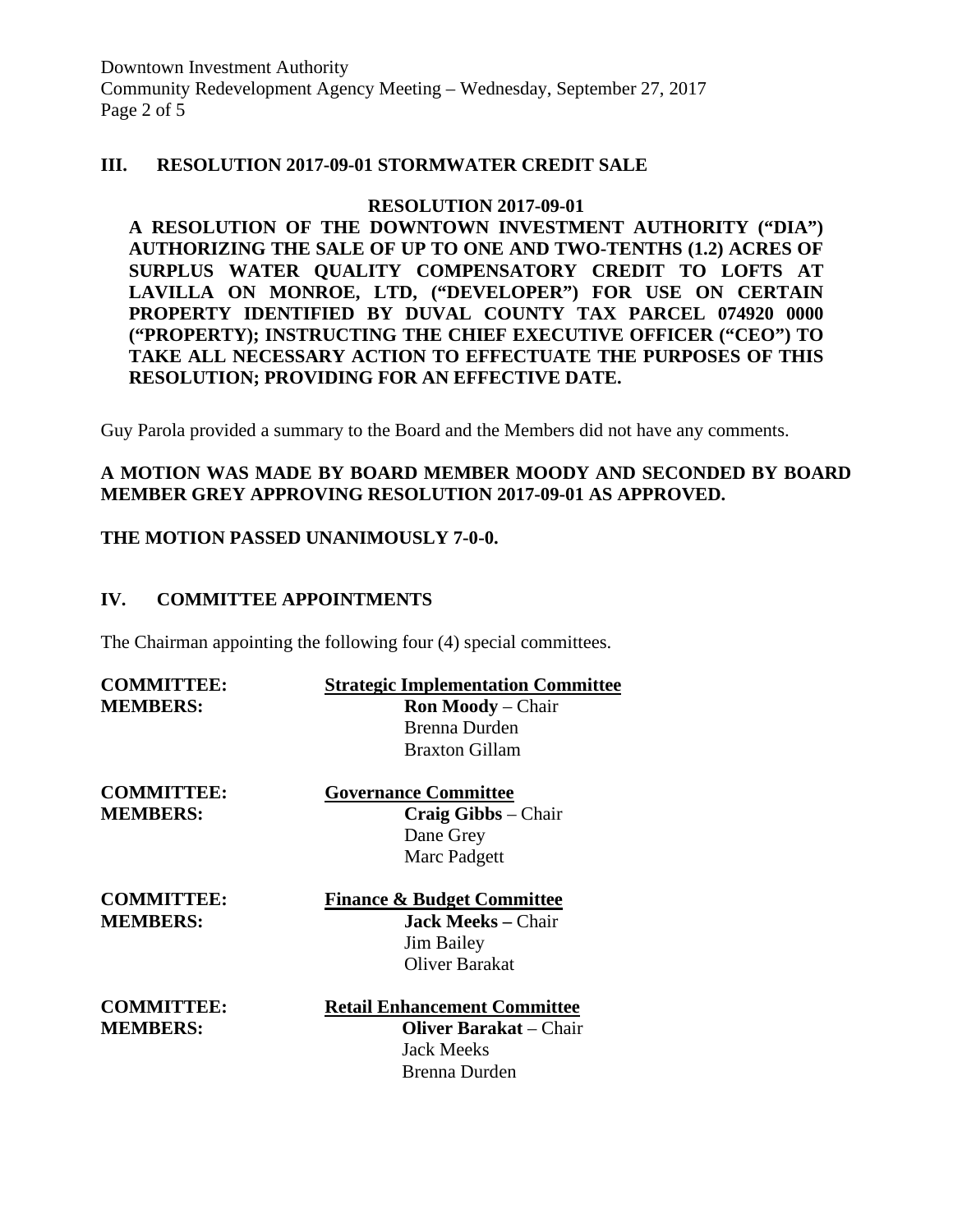Downtown Investment Authority Community Redevelopment Agency Meeting – Wednesday, September 27, 2017 Page 3 of 5

## **A MOTION WAS MADE BY BOARD MEMBER DURDEN AND SECONDED BY BOARD MEMBER MOODY APPROVING COMMITTEES AS PRESENTED TO THE BOARD.**

# **THE MOTION PASSED UNANIMOUSLY 7-0-0.**

# **V. CHIEF EXECUTIVE OFFICER REPORT**

CEO Wallace pointed out that this has been a very good fiscal year.

CEO Wallace reported some of the Fiscal Year '16/'17 accomplishments.

- He reported that they were able to get out another Notice of Disposition this fiscal year, Shipyards and combine it with Metropolitan Park, and went through a 90-day process, and chose Iguana Investments. Board Member Moody sat on that panel with him to choose that company.
- One Call Medical located where Aetna is today was able to fill 50 percent of that office space.
- Southbank Ventures came in to accomplish almost 300 units of residential. An appeal has been filed form DIA to City Council Ordinance 2017-673 and will be heard through the Land Use and Zoning Committee of City Council on Tuesday, November 21, 2017 at 5:00 p.m. in the Council Chambers.
- The Barnett Building and the Trio Project redevelopment agreement have been signed.
- 200 Riverside is working on their financing for those 300 units.
- Home Street approved for 140 units.
- Toss Green a Retail Enhancement Program project is completed.
- JU will be having its ribbon-cutting and tour at SunTrust building of its downtown campus on October  $11<sup>th</sup>$  between 4pm to 6 pm.
- Brewster's hospital is being moved through the process and will come back before the Board.

CEO Wallace reported some of the upcoming FY '17/'18:

- A continuation of working on the Shipyards and Met Park. He thanked City Council for the funding that was put in the budget for the demolition of the old City Hall as well as the Courthouse. During the upcoming year we may be reviewing a disposition process on those two parcels.
- Contracted with Rummell Munz to do the Development strategy for Lavilla.
- Land Swap with JTA and other upcoming opportunities for the LaVilla neighborhood
- Contracted with a national firm for Riverfront Design Standards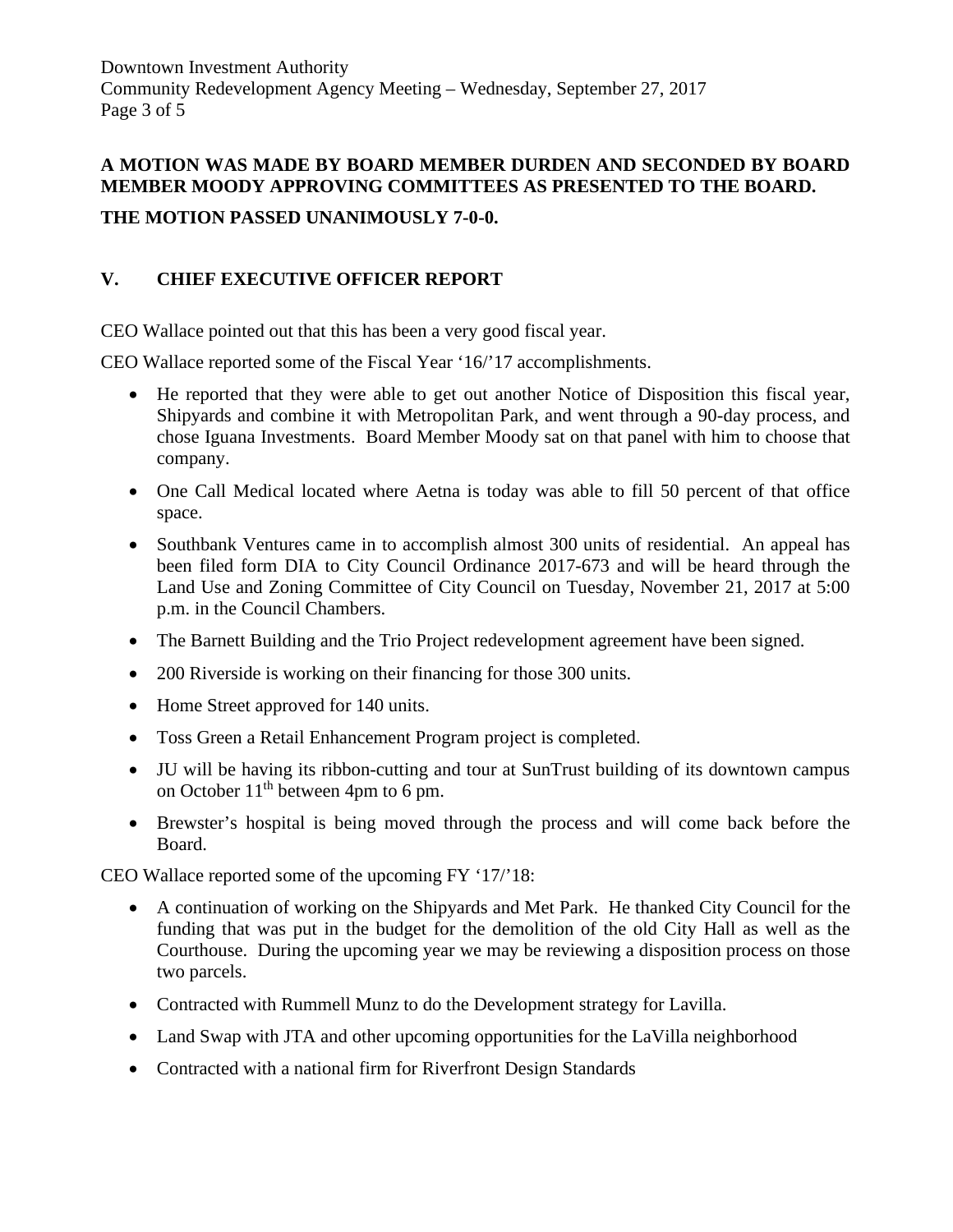## Downtown Investment Authority Community Redevelopment Agency Meeting – Wednesday, September 27, 2017 Page 4 of 5

• In contract negotiatios with a nationally recognized consultant to undertade a Parking Study

# **City Council Budget Update:**

- \$173K Historic Preservation Trust Fund
- \$300K DT Development Fund

# **Fall J Magazine Edition Topics:**

- A. Who owns Downtown
- B. Near Walk Bottom
- C. The Urbanites
- D. Uncovering the Necklace McCoy's creek
- E. Urban Revival Cathedral
- F. Float Trips Water Taxi
- G. Downtown Homelessness
- H. Elbow Boom

CEO Wallace discussed the Cowford Chophouse.

CEO Wallace stated that the DIA started with \$750,000. Tom Daly provided a handout of the DIA Retail Enhancement program funds. A handout was provided to the Board regarding the committed funds and an uncommitted balance of \$52,000.

CEO Wallace stated that there was one particular project (120 East Forsyth Street) that he wanted the board to take action and rescind and move that below the line. The amount of \$100,000 has been hanging around since early 2015.

Vice Chairman Meeks asked for a motion.

John Sawyer stated that there is no contract in place and no one needed to be notified that the Board was contemplating this motion.

## **A MOTION WAS MADE BY BOARD MEMBER PADGETT AND SECONDED BY BOARD MEMBER GILLAM TO TAKE THE (REP 2014-004), 120 EAST FORSYTH \$100,000, RESCIND THAT, AND PUT IT IN THE UNCOMMITTED BALANCE CHANGING THE UNCOMMITTED BALANCE FROM \$52,058 TO \$152,058.**

## **THE MOTION PASSED UNANIMOUSLY 7-0-0.**

CEO Wallace and Guy Parola have met with the Ferber Company and they are in the process of finalizing their proposal to come back before the Board.

Board Member Gillam stated that it was fortunate of our city to have CEO Wallace heading this development effort for downtown. He is happy to work with the DIA.

Board Member Moody commented that he has not seen this much activity since the mid '80s.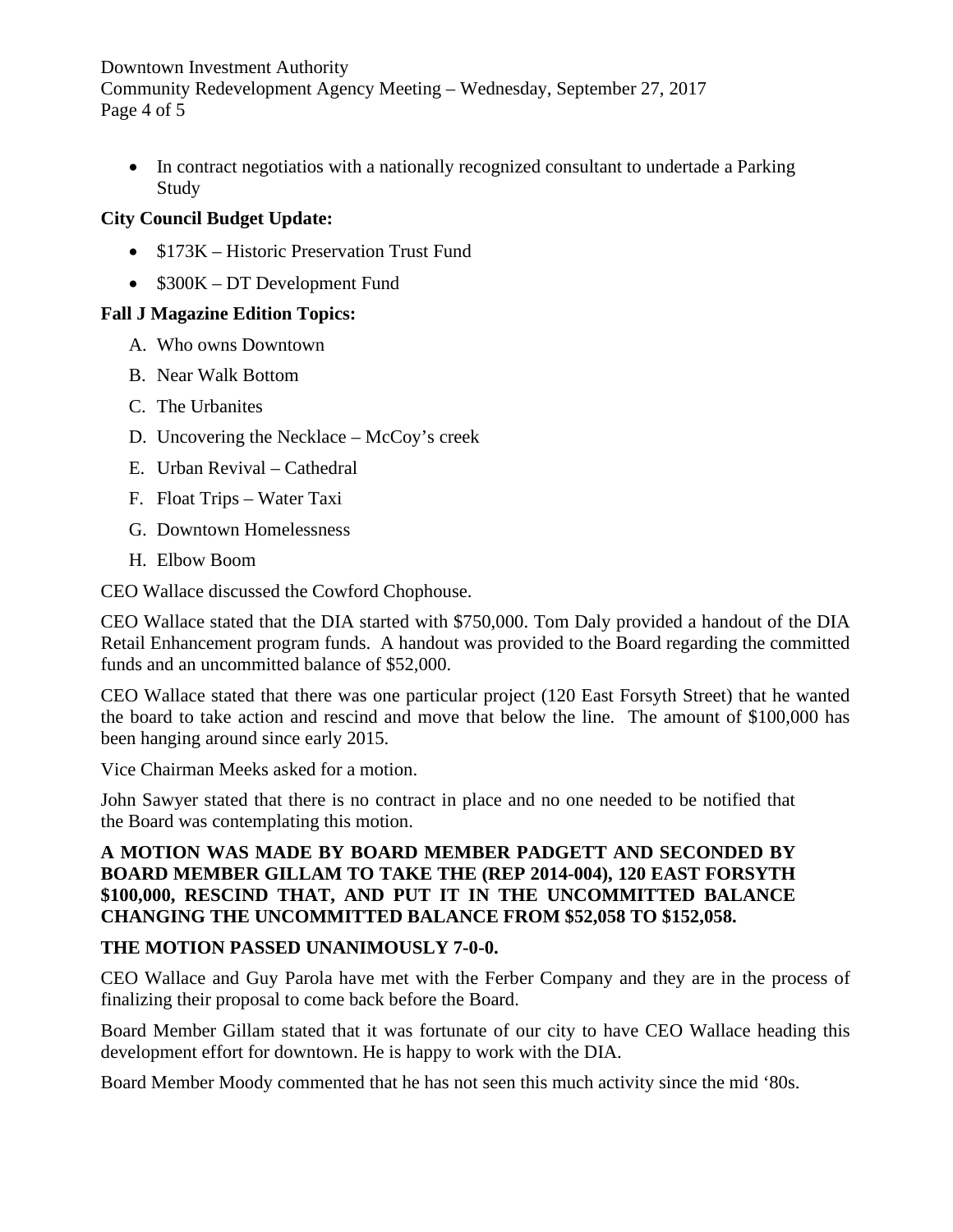Downtown Investment Authority Community Redevelopment Agency Meeting – Wednesday, September 27, 2017 Page 5 of 5

CEO Wallace handed out an article in the J Magazine with regards to our downtown city and convention center.

Mr. Denton was present to address the distribution of the J Magazine.

## **VI. DDRB BRIEFING**

Jim Klement gave a brief overview of the DDRB action and activities. The DDRB met on September 21<sup>st</sup> and are meeting October 19<sup>th</sup> at 2:00 p.m. in the Lynwood Roberts Room.

## **VII. OLD BUSINESS**

CEO Wallace provided upcoming meeting dates for October, November and December 2017.

October 18<sup>th</sup> falls directly in the middle of the Florida Redevelopment Association conference and moving the board meeting to another date may be considered.

# **VIII. NEW BUSINESS**

None

## **IX. PUBLIC COMMENTS**

Dick Jackson thanked Mr. Denton on the excellent publication and shared that his application was approved to reside at the Lofts of Lavilla on the  $5<sup>th</sup>$  floor.

Tom Dumas, Downtown Dwellers complimented the Board on getting downtown moving and commended Mr. Denton and the Times-Union for the J Magazine. He inquired if the DIA has a position on Berkman Plaza, II.

# **X. ADJOURNMENT**

There being no further business, Vice Chairman Meeks adjourned the CRA / DIA meetings at approximately 2:50 p.m.

*The written minutes for this meeting are only an overview of what was discussed. For verbatim comments of this meeting, a transcript is available upon request. Please contact Karen Underwood, at (904) 630-3492, or by email at karenu@coj.net.*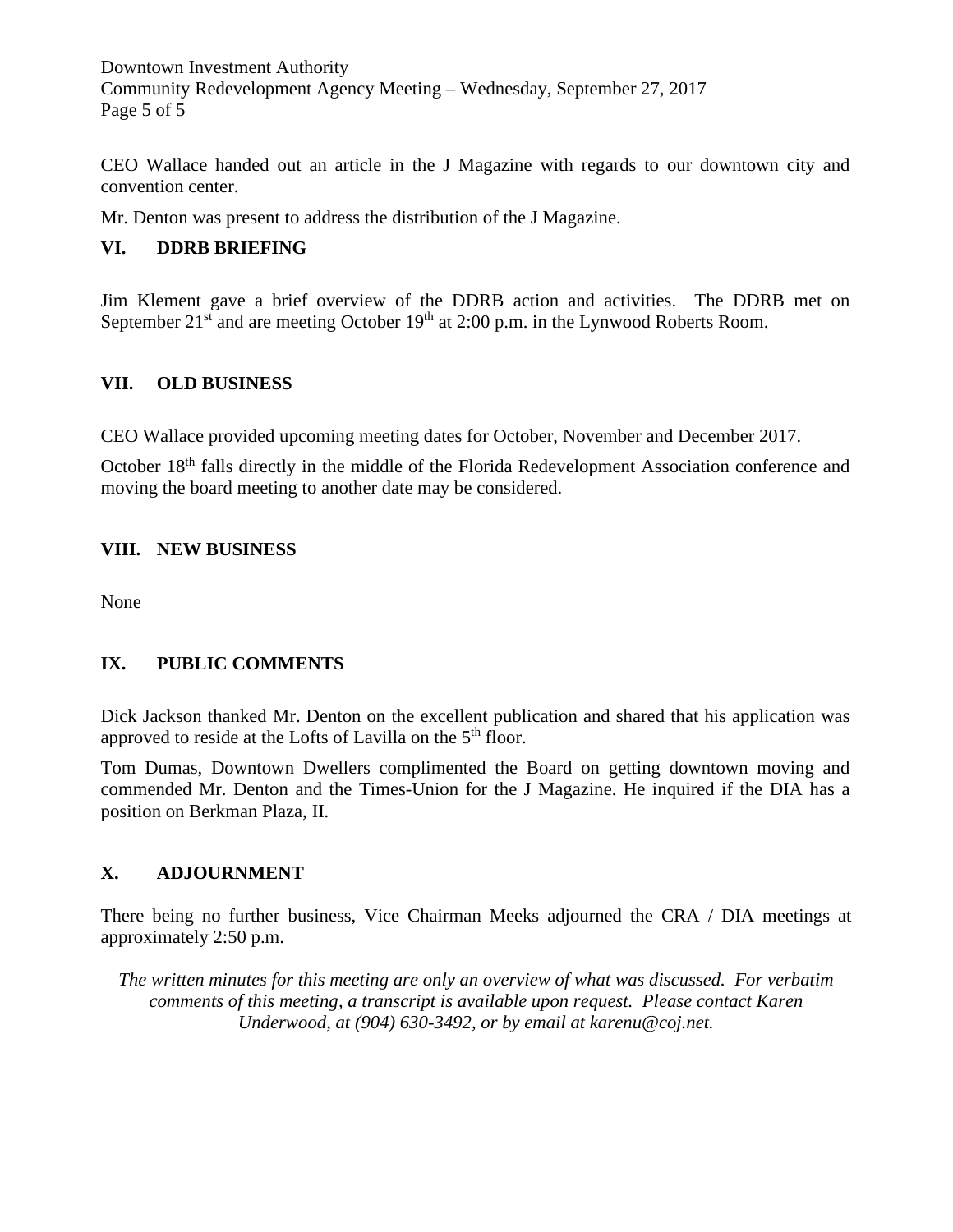#### **RESOLUTION 2017-09-01**

**A RESOLUTION OF THE DOWNTOWN INVESTMENT AUTHORITY ("DIA") AUTHORIZING THE SALE OF UP TO ONE AND TWO-TENTHS (1.2) ACRES OF SURPLUS WATER QUALITY COMPENSATORY CREDIT TO LOFTS AT LAVILLA ON MONROE, LTD, ("DEVELOPER") FOR USE ON CERTAIN PROPERTY IDENTIFIED BY DUVAL COUNTY TAX PARCEL 074920 0000 ("PROPERTY); INSTRUCTING THE CHIEF EXECUTIVE OFFICER ("CEO") TO TAKE ALL NECESSARY ACTION TO EFFECTUATE THE PURPOSES OF THIS RESOLUTION; PROVIDING FOR AN EFFECTIVE DATE.**

**WHEREAS**, DIA is the designated Community Redevelopment Agency for the North Bank Community Redevelopment Area ("CRA"), to which a Community Redevelopment Plan was adopted by Ordinance 2014-0560-E; and

**WHEREAS**, the Department of Public Works and the Florida Department of Environmental Protection have determined that there are approximately 185 acres of surplus Water Quality Compensatory Credits within the St. Johns River Water Management District Permit No. 18269-1; and

**WHEREAS**, making these surplus Water Quality Compensatory Credits available to developers through sale or by other conveyance promotes urban-scale redevelopment, and furthers Northbank and Southside Community Redevelopment Area Plan Redevelopment Goal 3, which calls for DIA and the City to: *Simplify the approval process for downtown development and improve departmental and agency coordination*; and

**WHEREAS**, through the adoption of Resolution 2017-06-06 the DIA instructed its CEO to effectuate a process whereby the DIA and the City make surplus Water Quality Compensatory Credits available to developers through sale or other conveyance; and

**WHEREAS**, at the request of DIA legislation was filed through the Mayors Budget Review Committee to effectuate a process for the sale and conveyance of surplus Water Quality Compensatory Credits; and

**WHEREAS**, Ordinance 2017-0516 was adopted by City Council thereby creating a process for the sale and conveyance of surplus Water Quality Compensatory Credits; and

**WHEREAS**, the Developer wishes to purchase up to one and two-tenths (1.2) acres of surplus Water Quality Compensatory Credits; and

**WHEREAS**, the DIA allocated one hundred and ten (110) multi-family units of Phase I development rights from the Northwest Component Area of the Consolidated Downtown Development of Regional Impact through adoption of Resolution 2016-11-01 and Resolution 2017-03-02; and